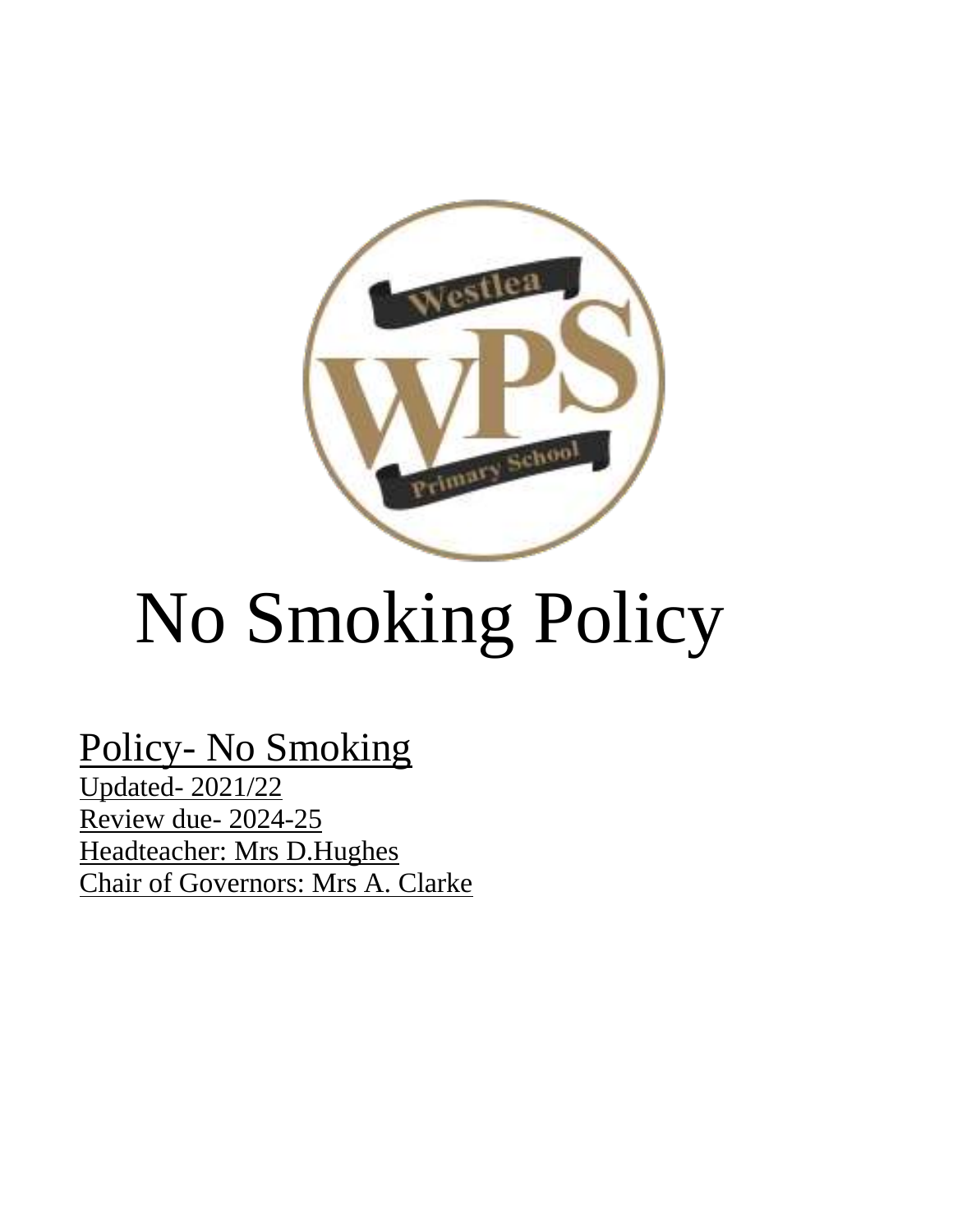# **No Smoking**

We believe this policy relates to the following legislation:

- Health and Safety at Work 1974
- Workplace (Health, Safety and Welfare) Regulations 1992
- Management of Health and Safety at Work Regulations 1999
- Food Hygiene (England) Regulations 2005
- Food Hygiene (Northern Ireland) Regulations 2005
- Food Hygiene (Wales) Regulations 2005
- Regulatory Reform (Fire Safety) Order 2005
- Health Act 2006
- Smoking (Northern Ireland) Order 2006
- Smoke-free (Premises and Enforcement) Regulations 2006
- Smoke-free Premises (Wales) Regulations 2007
- Smoke-free (exemptions and Vehicles) Regulations 2007
- Smoke-free (Offences in Vehicles and Fixed Penalty Notices) Regulations 2007
- Smoke-free (Signs) Regulations (Northern Ireland) 2007
- Equality Act 2010
- **· Smoke-free (Signs) Regulations 2010**

We are aware that it is illegal under the Health Act 2006 (and regulations made under the Act) to expose a person in an enclosed workplace to second-hand smoke. (Article 6 – You have the right to life and to be healthy, Article 19 – You should not be harmed and should be looked after and kept safe). Therefore, smoking is prohibited in any part of the school building, school grounds, school playing fields, on educational visits, school events and school letting events.

We believe it is our duty to discourage school personnel and pupils from smoking by highlighting the damaging effects it has on a person's health. We will provide support and advice to all smokers but we hope all school personnel will act as role models.

We will ensure that the school environment becomes smoke free and anyone found breaching this policy will face disciplinary action.

We wish to work closely with the School Council and to hear their views and opinions as we acknowledge and support Article 12 of the United Nations Convention on the Rights of the Child that children should be encouraged to form and to express their views.

We as a school community have a commitment to promote equality. Therefore, an equality impact assessment has been undertaken and we believe this policy is in line with the Equality Act 2010.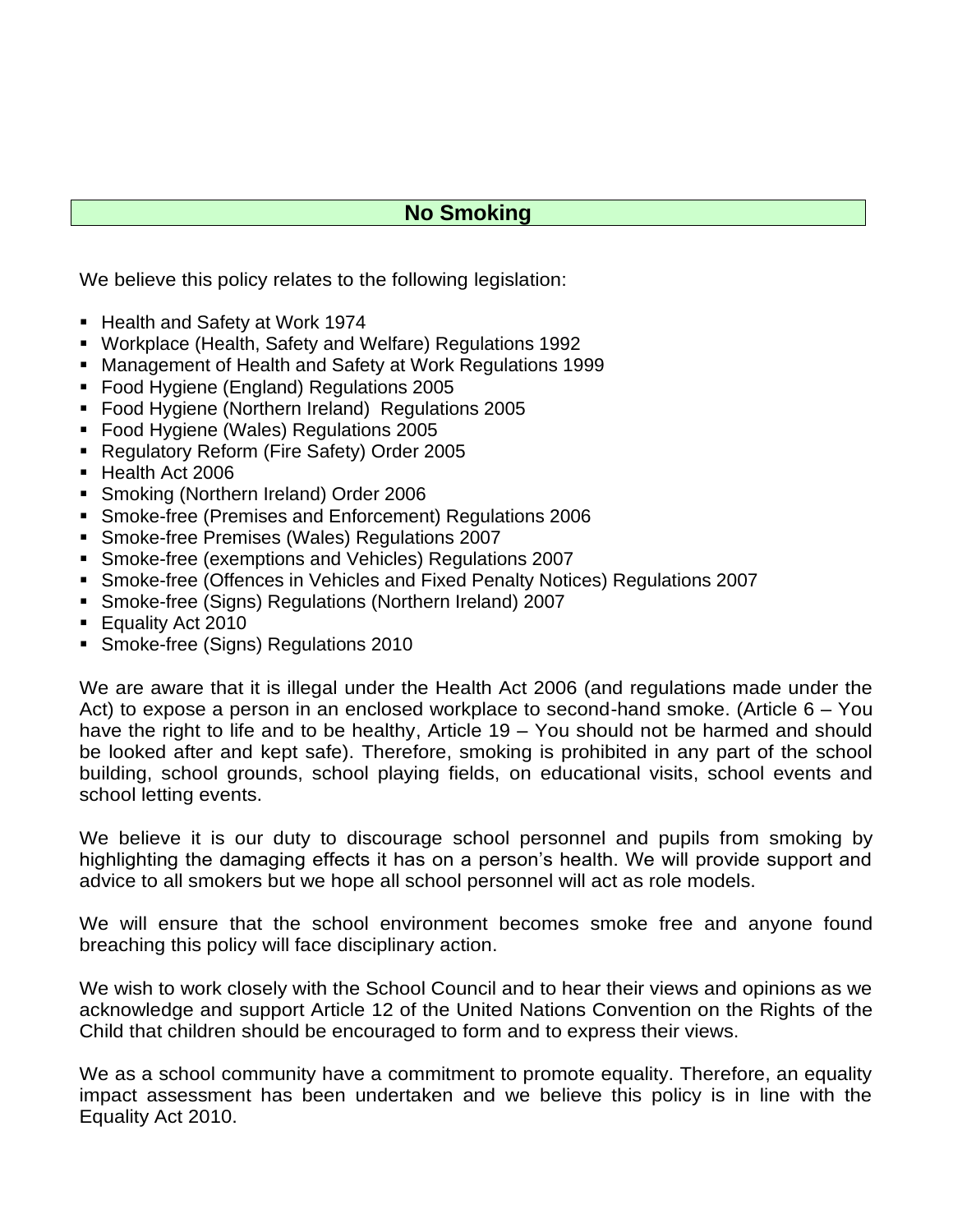We believe it is essential that this policy clearly identifies and outlines the roles and responsibilities of all those involved in the procedures and arrangements that is connected with this policy.

### **Aims**

- To comply with the Health Act 2006 (and regulations made under the Act) in order to protect all employees and pupils from second-hand smoke.
- To work with other schools and the local authority to share good practice in order to improve this policy.

## **Responsibility for the Policy and Procedure**

## **Role of the Governing Body**

The Governing Body has:

- appointed a member of staff to be responsible for Health and Safety;
- responsibility to ensure that the school complies with the Health Act 2006;
- **delegated powers and responsibilities to the Headteacher to ensure all school personnel** and stakeholders are aware of and comply with this policy;
- **EX** responsibility for ensuring that the school complies with all equalities legislation;
- nominated a designated governor to ensure that appropriate action will be taken to deal with all prejudice related incidents or incidents which are a breach of this policy;
- responsibility for ensuring funding is in place to support this policy;
- **Example 1** responsibility for ensuring this policy and all policies are maintained and updated regularly;
- **EX FESPONSIBILITY for ensuring all policies are made available to parents;**
- the responsibility of involving the School Council in the review of this policy;
- make effective use of relevant research and information to improve this policy;
- nominated a link governor to visit the school regularly, to liaise with the Head teacher and to report back to the Governing Body;
- responsibility for the effective implementation, monitoring and evaluation of this policy

### **Role of the Headteacher**

The Headteacher will:

- ensure the school complies with the Health Act 2006;
- ensure all school personnel, pupils and parents are aware of and comply with this policy;
- ensure approved 'No Smoking' signs are placed:
	- $\triangleright$  in school entrances
	- $\triangleright$  in the school hall
	- $\triangleright$  in other conspicuous places around the school
- **deal with any breaches to this policy;**
- **E** apply sanctions if anyone breaches this policy;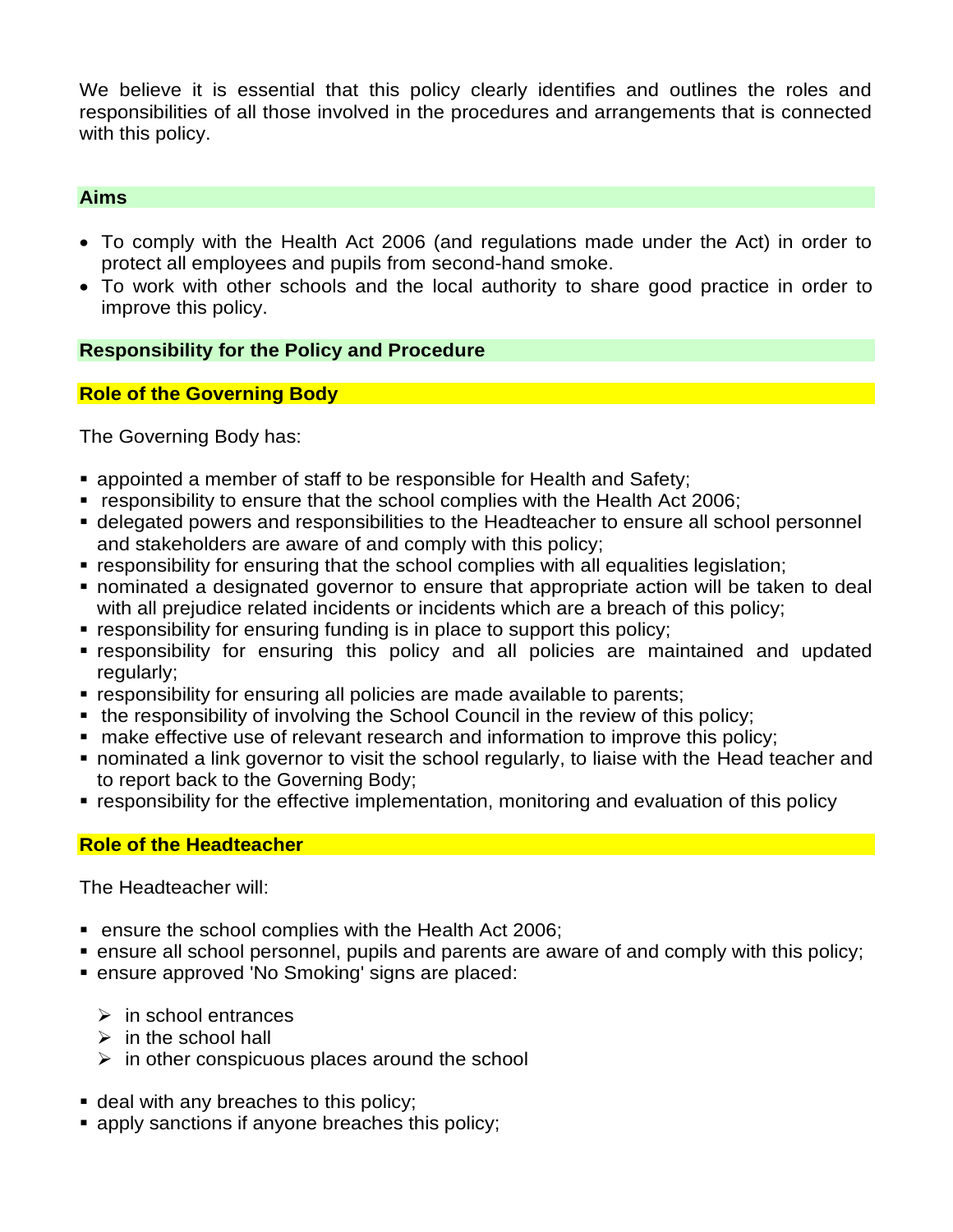- keep a record of all breaches to this no smoking policy;
- **•** provide a duty of care for all pupils from smoking when attending educational visits and inter school sporting activities;
- ensure the school curriculum informs pupils of the health risks of smoking;
- **work closely with the link governor and coordinator;**
- **•** provide leadership and vision in respect of equality;
- make effective use of relevant research and information to improve this policy;
- **provide quidance, support and training to all staff:**
- **monitor the effectiveness of this policy;**
- annually report to the Governing Body on the success and development of this policy

# **Role of School Personnel**

School personnel will:

- comply with this policy;
- seek advice and support if they wish to give up smoking;
- take reasonable care of themselves and others whilst at work:
- co-operate with the Head teacher and others in school to comply with legislation;
- inform pupils that smoking damages people's health;
- **.** inform pupils that they will be disciplined if they are caught smoking;
- act as role models;
- ask any visitor who is seen smoking on the school premises to refrain from smoking;
- report any breach to this policy;
- **E** implement the school's equalities policy and schemes;
- report and deal with all incidents of discrimination;
- attend appropriate training sessions on equality;
- report any concerns they have on any aspect of the school community

# **Role of the Nominated Governor (Chair)**

The Nominated Governor will:

- work closely with the Head teacher;
- ensure this policy and other linked policies are up to date;
- ensure that everyone connected with the school is aware of this policy;
- attend training related to this policy;
- **report to the Governing Body every term;**
- annually report to the Governing Body on the success and development of this policy

# **Role of Pupils**

Pupils will:

- be aware of and comply with this policy;
- understand the consequences if they are found smoking;
- be informed of the harmful effects of smoking;
- **EXECT** listen carefully to all instructions given by the teacher;
- ask for further help if they do not understand;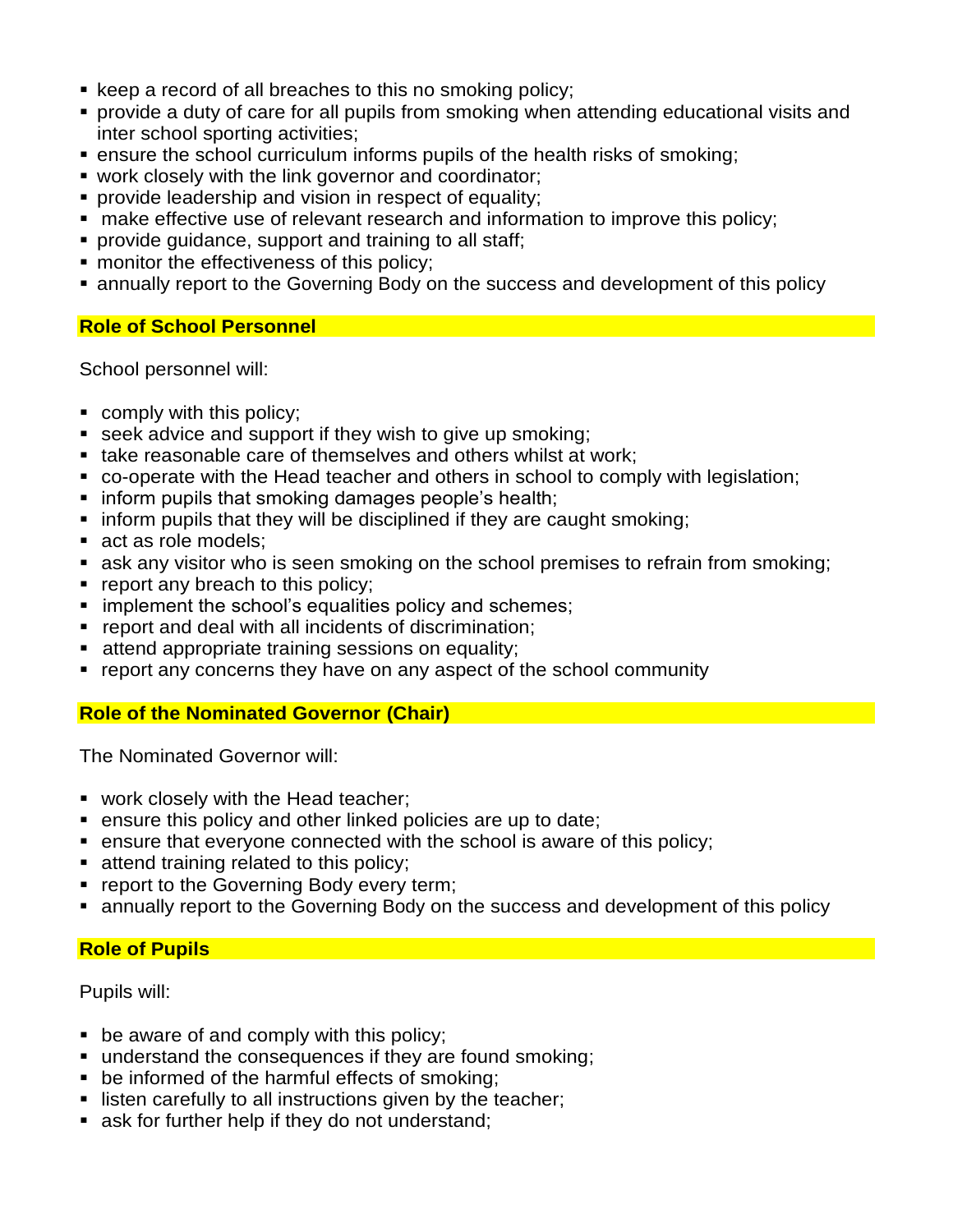- treat others, their work and equipment with respect;
- support the school Code of Conduct and quidance necessary to ensure the smooth running of the school;
- **E** liaise with the school council;
- take part in questionnaires and surveys

## **Role of the School Council**

The School Council will be involved in:

- discussing improvements to this policy during the school year;
- organise surveys to gauge the thoughts of all pupils;
- reviewing the effectiveness of this policy with the Governing Body

### **Role of Parents/Carers**

Parents/carers will:

- $\blacksquare$  be aware of and comply with this policy;
- be asked to take part periodic surveys conducted by the school
- support the school Code of Conduct and guidance necessary to ensure smooth running of the school

### **Raising Awareness of this Policy**

We will raise awareness of this policy via:

- the School Prospectus
- the school website
- the Staff Handbook
- meetings with parents such as introductory, transition, parent-teacher consultations and periodic curriculum workshops
- school events
- meetings with school personnel
- communications with home such as weekly newsletters and of end of half term newsletters
- reports such as annual report to parents and Headteacher reports to the Governing Body
- **.** information displays in the main school entrance

# **Training**

All school personnel:

- have equal chances of training, career development and promotion
- **EXECT** receive training on induction which specifically covers:
	- $\triangleright$  All aspects of this policy
	- $\triangleright$  Awareness training of the harmful effects of smoking
	- $\triangleright$  A healthy lifestyle